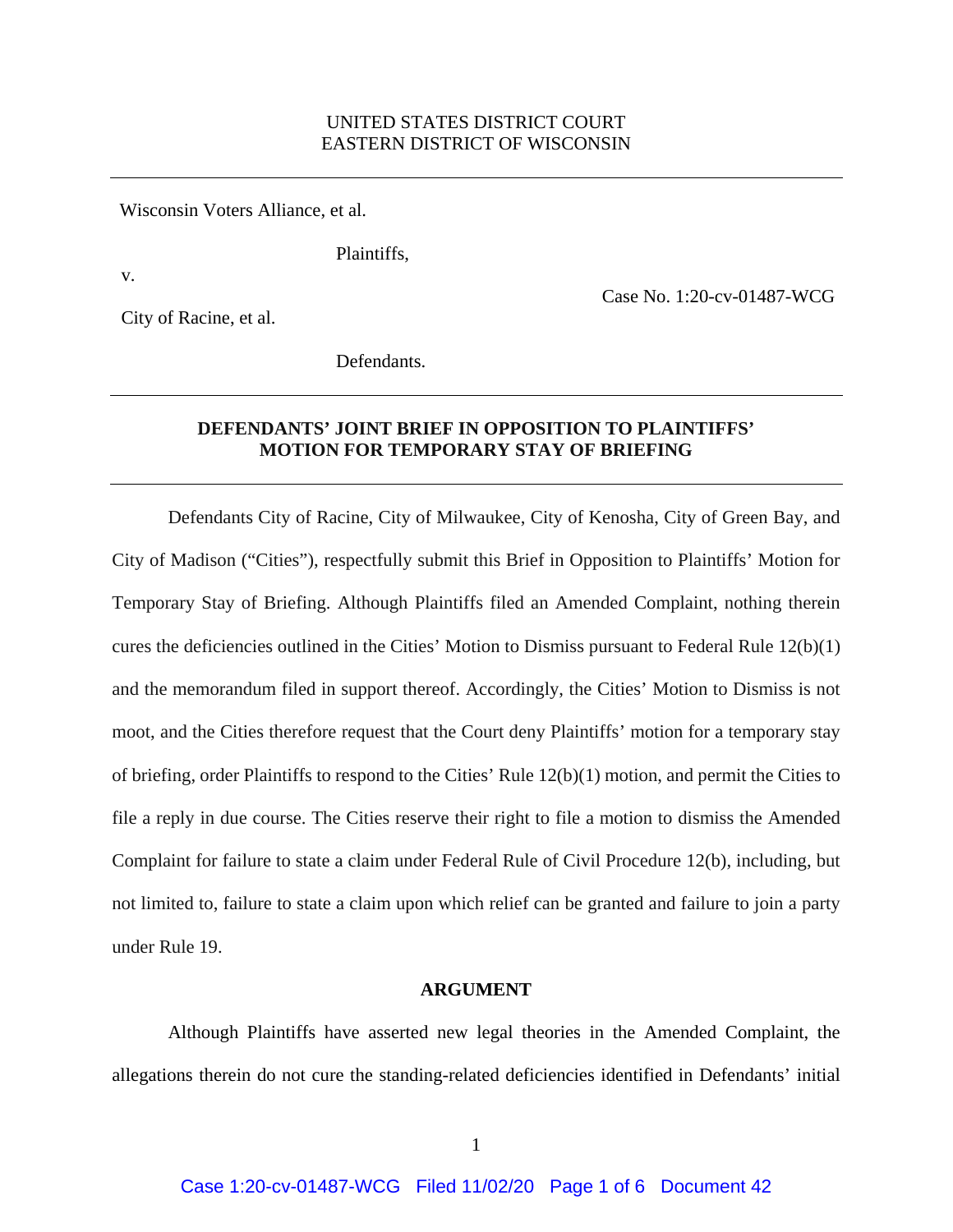motion. Defendants therefore reassert their original arguments in support of their Motion to Dismiss pursuant to Rule 12(b)(1). *See Patton Elec. Co., Inc. v. Rampart Air, Inc.*, 777 F. Supp. 704, 712-13 (N.D. Ind. 1991) (finding that motions to dismiss, which were directed at the original complaint, were sufficient to defend against an amended complaint where the original and amended complaint suffered from the same deficiencies); 6 Charles Alan Wright & Arthur R. Miller, *Federal Practice and Procedure* § 1476 (2d ed. 2009) ("Defendants should not be required to file a new motion to dismiss simply because an amended pleading was introduced while their motion was pending. If some of the defects raised in the original motion remain in the new pleading, the court simply may consider the motion as being addressed to the amended pleading") (collecting cases). The remainder of this brief will summarize the ways in which Plaintiffs' Amended Complaint suffers from the same Article III standing deficiencies the Cities identified in the original complaint. *See* ECF 24 at 1-6.

### **A. Injury in Fact**

In the Amended Complaint, as in the original, Plaintiffs allege a generalized grievance that does not constitute actionable injuries in fact under Article III. *Susan B. Anthony List v. Driehaus*, 573 U.S. 149, 157-58 (2014); *see* ECF 24 at 2-4. Plaintiffs allege that they are harmed by the Cities' acceptance of election administration grants from the Center for Tech and Civic Life ("CTCL") because such acceptance "interferes with the integrity" of the election process. Am. Compl. ¶ 119. Such a nebulous theory of injury to the administrative structure of elections is not cognizable as an injury in fact for Article III purposes. To the contrary, Plaintiffs' alleged harms are "precisely the kind of undifferentiated, generalized grievance about the conduct of government that [courts] have refused to countenance." *Lance v. Coffman*, 549 U.S. 437, 442 (2007) (Plaintiff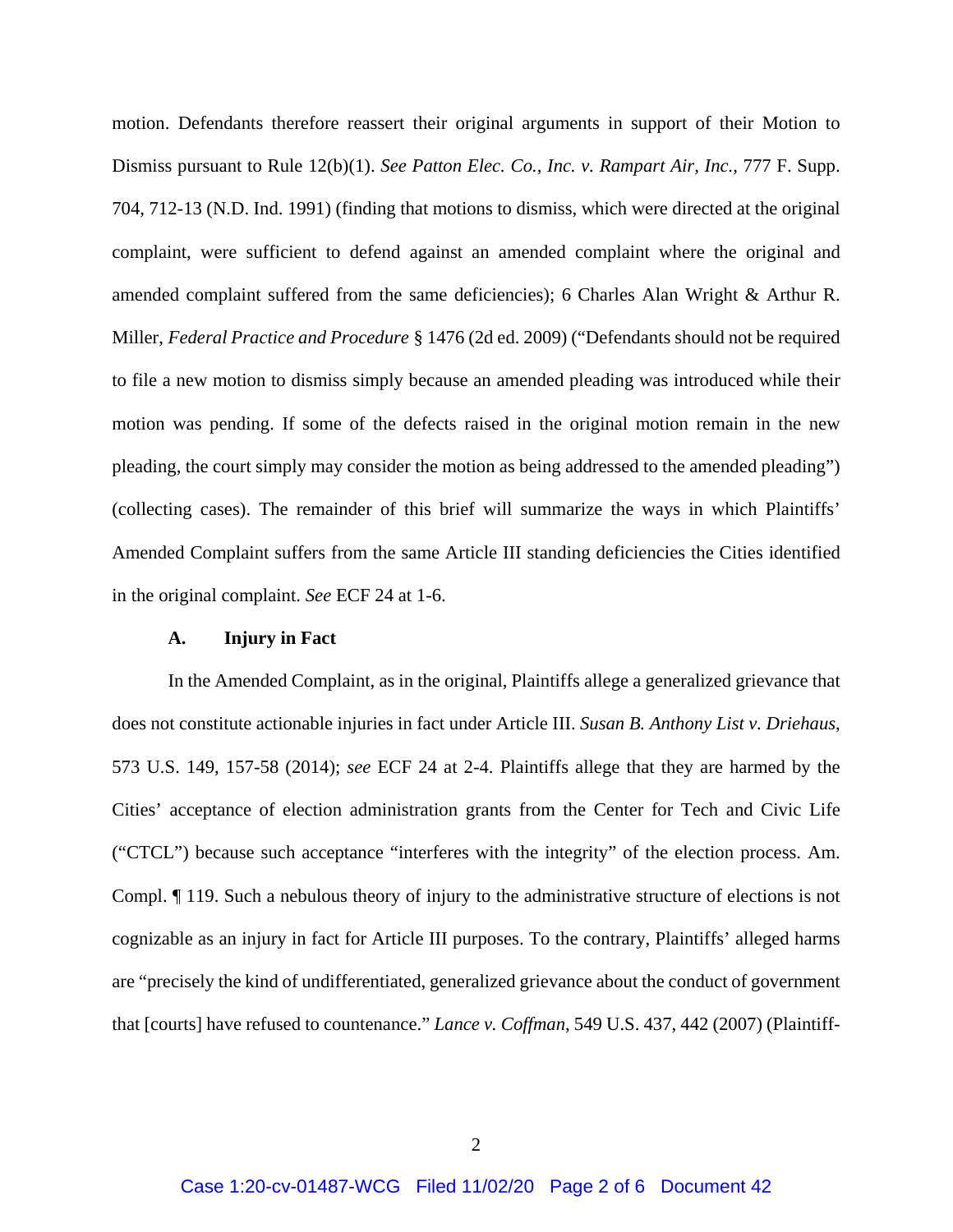voters had "no particularized injury" because "[t]he only injury [they] allege is that the law specifically the Elections Clause—has not been followed.").

Indeed, several courts have recently concluded that nearly identical cases also suffered from standing defects. Judge Brann in Pennsylvania held that "any right to political representation would be one 'held in common by all members' of the county," such that the alleged "injury is not sufficiently particularlized" to confer standing. *Pennsylvania Voters Alliance v. Centre Cty.*, No. 20 Civ. 1761 (M.D. Pa. Oct. 21, 2020). In Texas, Judge Mazzant held that "[m]erely alleging that the grants may influence the election result . . . is not an injury-in-fact." *Texas Voters Alliance v. Dallas Cty.*, No. 20 Civ. 775 (E.D. Tex. Oct. 20, 2020). Additionally, Judge Davis in Minnesota concluded that a similar argument about plaintiffs' "interest in their collective representation in government" presented an "undifferentiated, generalized grievance" that failed to establish Article III standing. *Minnesota Voters Alliance v. City of Minneapolis*, No. 20 Civ. 2049 (D. Minn. Oct. 16, 2020). In the same way, here, Plaintiffs' alleged injury—to wit, the impairment of the integrity of the electoral process as a result of the Cities' acceptance of CTCL grants—is a harm that could be asserted by any voter in the State of Wisconsin. It is therefore not "sufficiently particularlized" to constitute an injury in fact, and Plaintiffs therefore fail to satisfy the first standing requirement.

Similarly, Plaintiffs' new allegations that the Cities' receipt of CTCL's grants impairs Plaintiffs' "fundamental right to vote" does not establish an injury in fact under Article III. *See, e.g.*, ¶¶104, 181. The Cities have utilized the grant funds to make it easier and safer for *everyone*  to vote in the middle of a pandemic. *See* ECF 27 at 2 (noting the Cities' expenditures of CTCL funds to safely conduct the election in the midst of the COVID-19 pandemic). Indeed, as Judge Mazzant reasoned, "it is a mystery how the expansion of voting opportunities burdens anyone's right to vote." *Texas Voters Alliance*, No. 20 Civ. 775 (internal quotes and citation omitted).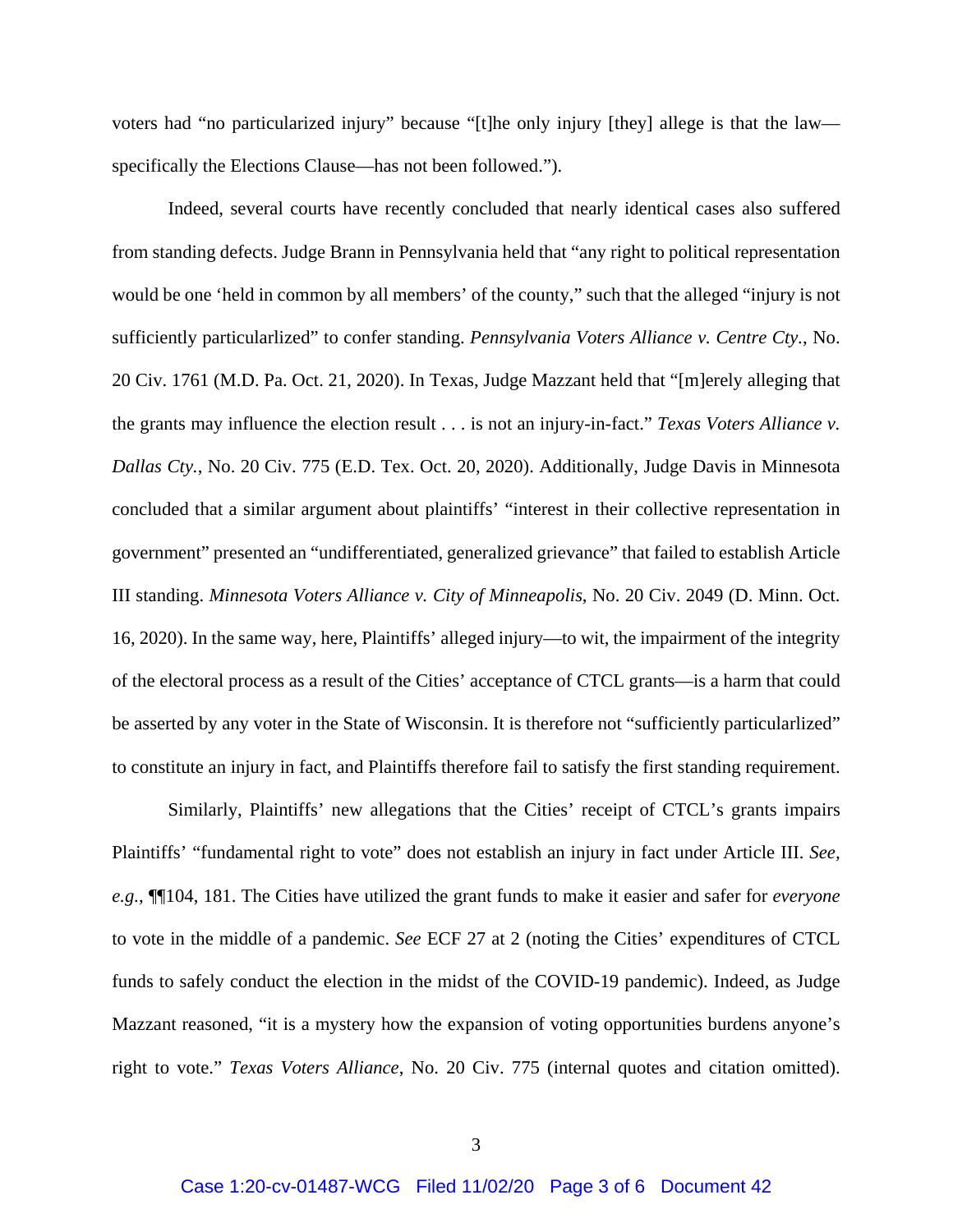Plaintiffs do not allege any "facts showing disadvantage of themselves as individuals" with respect to voting. *Gill v. Whitford*, 136 S. Ct. 1916, 1931 (2018) (citations omitted); *see also* ECF 24 at 2- 4. Correspondingly, they have not alleged any injury in fact related to their right to vote that is sufficient to confer Article III standing upon them.

## **B. Causal Connection**

The Amended Complaint likewise does not cure Plaintiffs' deficiencies with respect to the second element of Article III standing: a causal connection between the Cities' acceptance of CTCL grant funds and Plaintiffs' alleged harm. *See* ECF 24 at 4-5. Plaintiffs hypothesize that a "congressional house" might invalidate elections and "refuse[] to seat the representative" because the Cities received CTCL grants. Am. Compl. ¶¶ 127, 223. Such an allegation of harm cannot satisfy the second prong of the standing analysis because it is purely "conjectural," rather than "certainly impending." *See Susan B. Anthony List*, 573 U.S. at 158 (citations omitted).

Examining similar claims in the Pennsylvania case, Judge Brann held that Plaintiffs' theory—"that a party will challenge the election if this Court does not grant [p]laintiffs' motion and that challenge will result in the invalidation of the election results"—relied on a "highly attenuated causal chain of events" and was "too speculative and not sufficiently imminent to support standing." *Pennsylvania Voters Alliance*, No. 20 Civ. 2761. Judge Mazzant also found a similar theory to "include many 'what ifs'" and thus to be facially deficient. *Texas Voters Alliance*, No. 20 Civ. 775. This claim was "so speculative," he emphasized, that the plaintiffs before him "could only characterize this series of unfortunate events as 'possible.'"

Not only is Plaintiffs' claimed election-invalidation injury speculative and conjectural, the Cities cannot find any basis in law or history to support Plaintiffs' assertions that a municipality's receipt of private funding for neutral, generally-applicable election administration affords any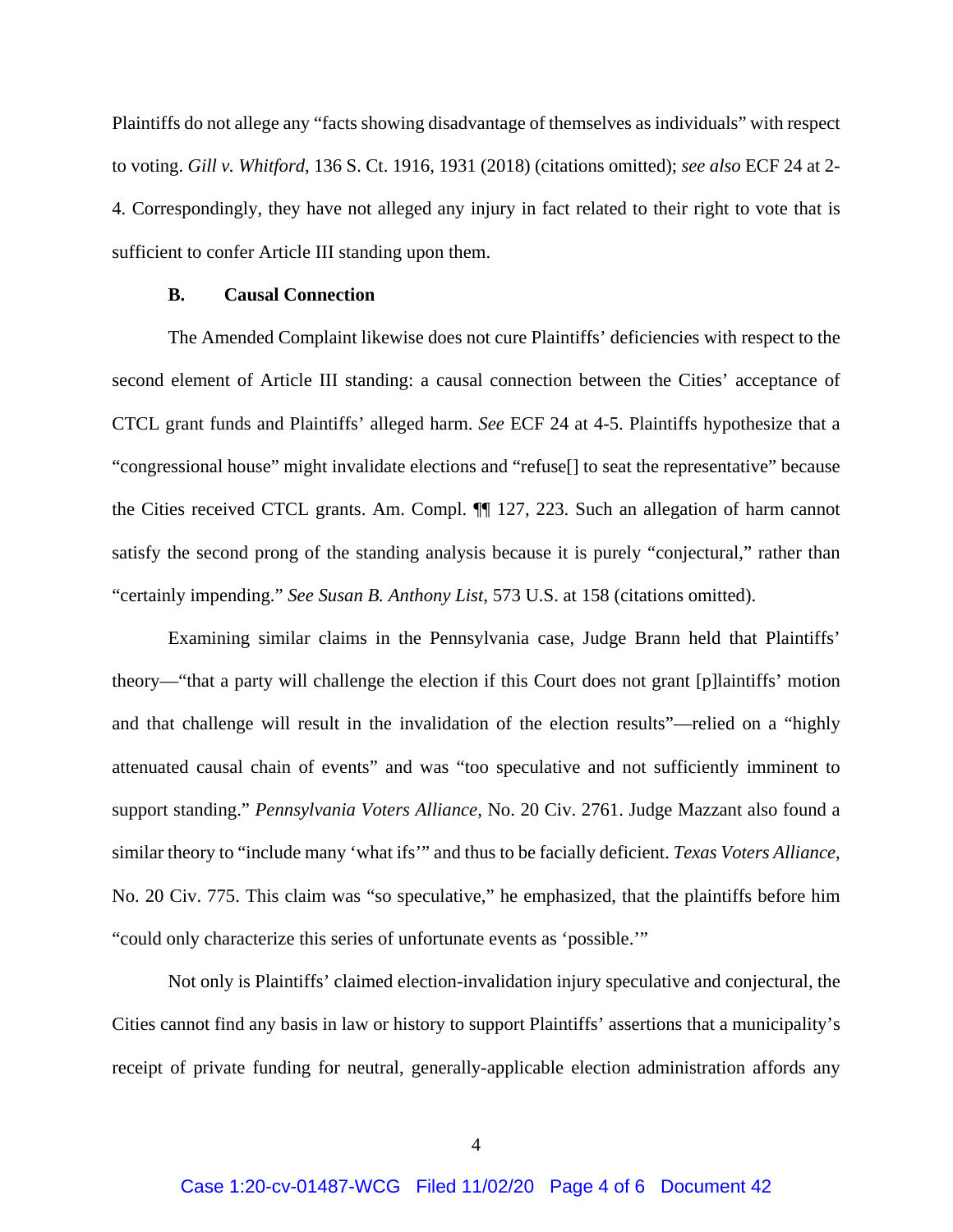basis to doubt the integrity or outcome of the election. Plaintiffs here and in cases around the country have not offered a plausible argument to support their position. Indeed, although Plaintiffs here and similarly situated plaintiffs in other jurisdictions have raised the specter of election invalidation, Plaintiffs have not persuaded a single court to uphold their position. *See, e.g.*, *Pennsylvania Voters Alliance*, No. 20 Civ. 1761; *Texas Voters Alliance v. Dallas Cty.*, No. 20 Civ. 775; *Minnesota Voters Alliance*, No. 20 Civ. 2049.

#### **CONCLUSION**

The Amended Complaint thus presents no need for a stay of briefing. The Cities respectfully request that the Court deny Plaintiffs' motion, order Plaintiffs to respond to the Cities' 12(b)(1) motion, and permit the Cities to file a reply in due course.

Dated at Green Bay, Wisconsin, this 2<sup>nd</sup> day of November, 2020.

 s/ Lindsay J. Mather Vanessa R. Chavez (State Bar No. 1103015) Lindsay J. Mather (State Bar No. 1086849) *Attorneys for Defendant, City of Green Bay* CITY OF GREEN BAY 100 N. Jefferson Street, Room 200 Green Bay, WI 54301 Telephone: (920) 448-3080 Facsimile: (920) 448-3081 Vanessa.Chavez@greenbaywi.gov Lindsay.Mather@greenbaywi.gov

 s/ Bryan A. Charbogian Bryan A. Charbogian (State Bar No. 1113801) Edward R. Antaramian (State Bar No. 1019160) Christine M. Genthner (State Bar No. 1000608) *Attorneys for Defendant, City of Kenosha* CITY OF KENOSHA Kenosha City Attorney's Office 625 52nd Street Kenosha, WI 53140-3480